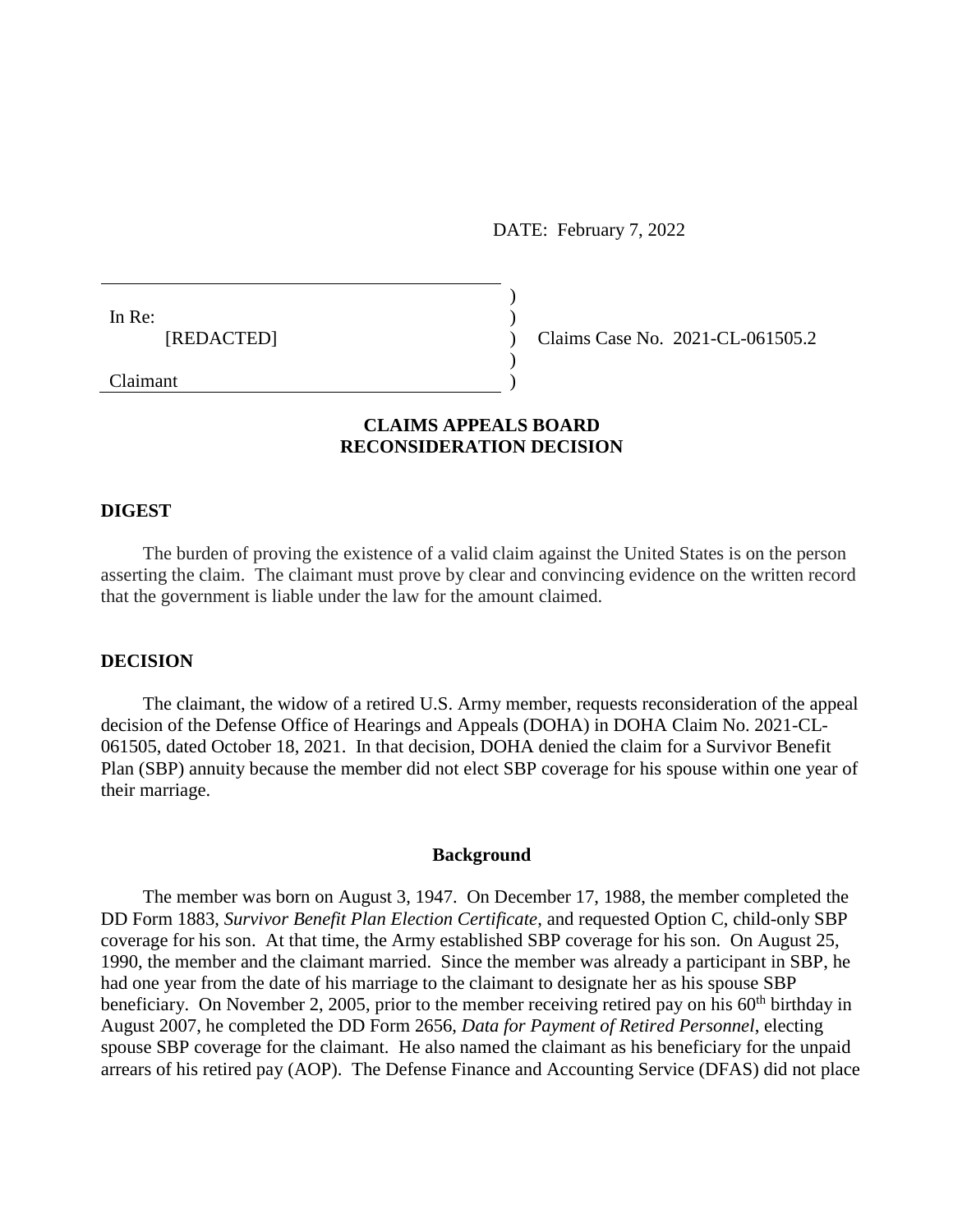the claimant on the SBP account when it established the member's retired pay account because the member did not elect SBP coverage for her within one year of their marriage.

On July 15, 2020, the member passed away. On October 19, 2020, the claimant submitted to the DFAS a DD Form 2656-7, *Verification for Survivor Annuity*, claiming the SBP annuity as the surviving spouse of the member. In November 2020 DFAS denied the SBP claim because the member had not elected to participate in SBP within one year of the marriage. The claimant appealed the denial to DOHA through DFAS.

On appeal the claimant stated that the member was unaware he had to elect spouse SBP coverage within one year of their marriage. She stated that the member told her before he died that she would be covered under the SBP. In the appeal decision, the DOHA adjudicator sustained DFAS's denial of the claim for the SBP annuity. She explained that under the SBP law, the member was required to file the election with DFAS within one year of the date of his marriage to the claimant. Since the member did not request coverage for the claimant until 2005, 15 years after their marriage, the claim for the SBP annuity was disallowed. The adjudicator did explain that the claimant may have another avenue of relief available outside of DOHA that rests with the Army Board for Correction of Military Records (ABCMR).

In the claimant's request for reconsideration, she states that neither she nor the member were aware that spouse SBP coverage had to be elected for her within one year of their marriage. She states that she does not understand how the average person would know to do this. She states that the member did elect spouse coverage for her in 2005. She offers to pay the difference in premiums from child only SBP coverage and spouse SBP coverage in order to receive the annuity.

### **Discussion**

 The SBP program, 10 U.S.C. §§ 1447-1455, was established in 1972 as an income maintenance program for the dependents of deceased members of the uniformed services. Under the SBP, participating members contribute a portion of their retired pay to fund annuity payments for their designated beneficiaries. Participation in the SBP is automatic for members who are married or have dependent children when they become eligible to participate in SBP, *i.e*., when they become eligible for retired pay. *See* 10 U.S.C. § 1448(a)(1)(A) and (B). Members who marry or acquire a dependent child after becoming eligible for retired pay may elect to include that spouse or dependent child in the program if they provide the statutory notice. *See* 10 U.S.C. § 1448(a)(5)(A). The member's election must be in writing and received by the Secretary concerned within one year after the date on which that member marries. *See* 10 U.S.C. § 1448(a)(5)(B).

 The member married the claimant on August 25, 1990, after he became a participant in SBP under 10 U.S.C. § 1448(a)(1)(B). Therefore, he had to elect spouse SBP coverage for the claimant within one year of their marriage. DOHA is bound by statue and regulation, and therefore, is unable to allow the claim for the SBP annuity. However, as explained by the DOHA adjudicator in the appeal decision, under 10 U.S.C. § 1552, the Secretary of the Army, acting through a correction board, may correct a member's record when the Secretary considers it necessary to correct an error or remove an injustice.